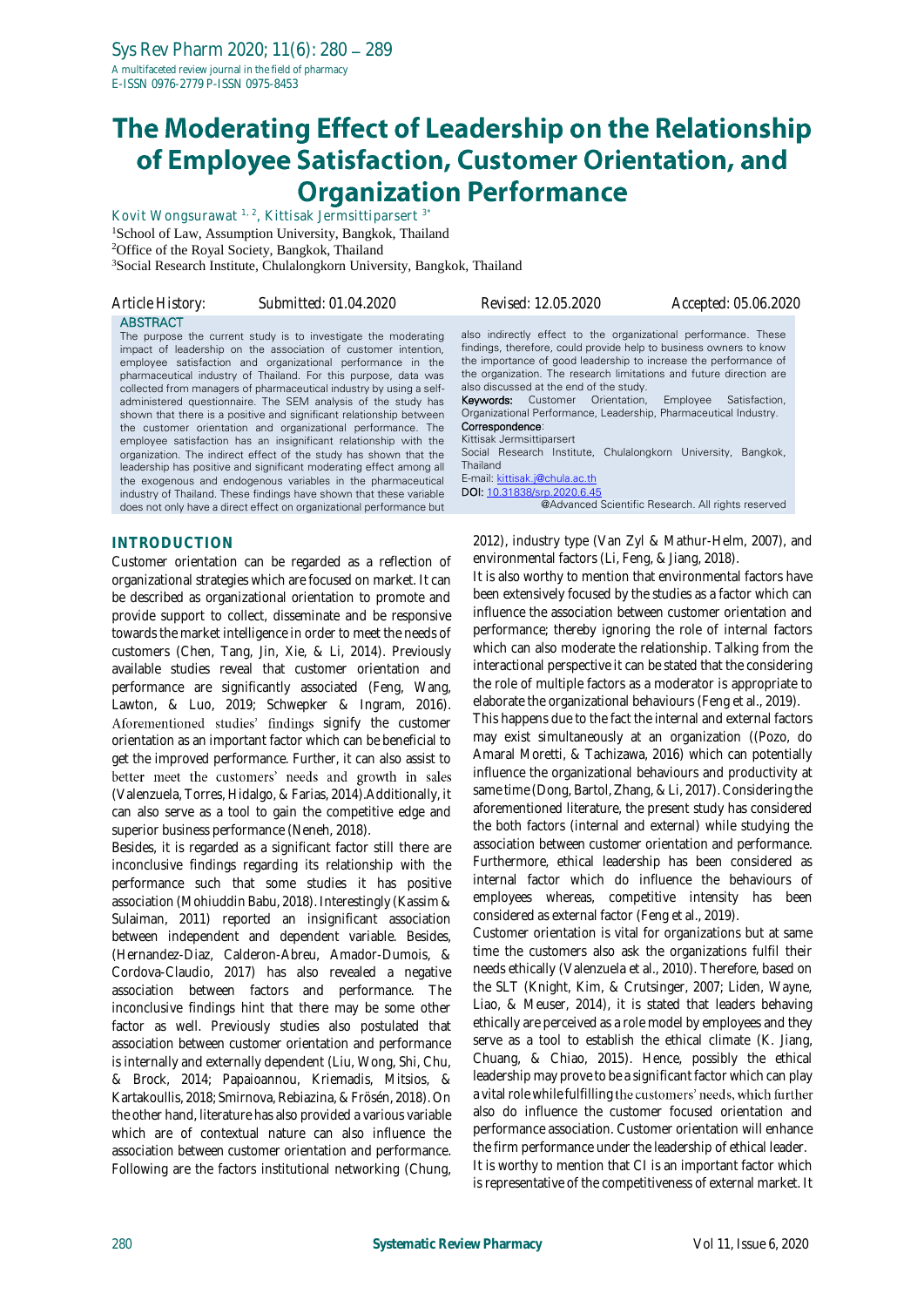can potentially influence the customer orientations' effectiveness (Ziggers & Henseler, 2016). In the presence of the lower level of CI, an organization can accomplish the goals and objectives without changing anything (Zhou, Xia, Feng, Jiang, & He, 2019). While on the other hand, organizations are asked to be focused on the customers' needs and do affirm the long run relationship with customers which will facilitate to be different from competitors while facing extensive competition in market.

However, there is scarce conceptual and empirical evidence available which has focused on the aforementioned internal and external aspects simultaneously while examining the customer orientation with regard to its influence over the performance. Thus, the current study has addressed the research gap by considering the moderation of ethical leadership and CI and their combined influence on the customer orientation and performance relationship.

The present study is valuable contribution in existing literature. First of all, the study has considered the ethical leadership as an internal factor which will moderate the association between customer orientation and performance. It is valuable extension of previously available knowledge by postulating the ethical leadership as a novel and decisive factor. Secondly, the study is also valuable addition in previous literature as it has considered the multi-dimensional conceptualization of ethical leadership. Further, it will also explain and elaborate regarding how these dimensions influence the association between customer orientation and performance. Lastly, the study also contributes in literature by pointing out the CI as a factor which restricts the moderation of ethical leadership between the association of customer orientation and performance. It puts forward that while studying the customer orientations, the environmental conditions should be taken into consideration as they are intertwined with organizational leadership characteristics.

# **LITERATURE REVIEW AND HYPOTHESES DEVELOPMENT**

The study is based on the social learning theory (SLT) (Ahearne, Mathieu, & Rapp, 2005) and interactional perspective (Feng et al., 2019). Considering the SLT it is stated that ethical leaders are role models and they can shape the employees' behaviours (Pelled, Cummings, & Kizilos, 2000) because they tend to follow the leaders' behavioural pattern as they observe, emulate and replicate it their doings in order to ensure the conformity with the ethos based values and criterions (Garba, Babalola, & Guo, 2018). For example, ethical leaders are considered as role models and they nourish the ethical climate within an organization; consequently results in lower misconducts (Frambach, Fiss, & Ingenbleek, 2016). Therefore, it is anticipated that employees will be motivated to behave ethically when they experience the ethical leadership at workplace. They will put extra efforts to comply with the ethics while also striving to gain the objective of customer orientation. Hence, customer orientations' influence on performance will be moderated by ethical leadership.

Interactional approach is followed to study the customer orientation influence on performance as it is also known that both the internal and external factors do determine the customer orientations' effectiveness (Béal & Sabadie, 2018). It is balanced approach because it is neither extensively focused on external nor internal factors (Otto, Szymanski, & Varadarajan, 2019). Therefore, it is postulated that the acknowledgement of benefits of customer orientation rely on both the CEO leadership and market competitiveness. Thus, in presence of ethical leadership and high competitiveness it will be more productive.

Ethical leadership influences the internal environment of an organization therefore; it is a vital aspect to be considered while examining the customer orientations' influence on performance. In addition, it also serves as a guide which shapes the employees' values, beliefs and their behaviours as well, while they are dealing with the customers and doing their routine tasks (Hsiao, Lee, & Chen, 2015). Ethical leadership is also regarded as a vague concept however it is generally defined as displaying the normatively suitable behaviour while personal actions and doing interaction with others, and also promoting such kind of behaviours among the followers by communicating them, reinforcing and taking decision (Liao & Subramony, 2008). Notably, the aforementioned conceptualization does not consider the dimensions of ethical leadership.

The present study followed the ethical leadership definition proposed by (Wang, Feng, & Lawton, 2017) according to which it is multi-dimensional construct and also covers both the Eastern and Western school of thoughts. Therefore, it is appropriate to use this definition in Thailand culture. There are other conceptualizations are also available regarding the ethical leadership (Grizzle, Zablah, Brown, Mowen, & Lee, 2009) but they are not applicable in Eastern context as they are Western context. According to (Engelen, Gupta, Strenger, & Brettel, 2015)there are four dimensions of ethical leadership namely; humane, justice, moderation and responsible. It is worthy to mention that the multidimensional framework provides a more balanced view regarding the ethical leadership as it is inclusive of both the Western and Eastern school of thoughts regarding the morality and also adopted by recent studies as well (Cai, Feng, Jiang, & Li, 2017).

The present study is specifically focused on the humane, justice and moderation orientations of ethical leadership because they are more directly influence the employees' behaviours to create internal resources for better performance. The study has not considered the responsible and sustainable orientations as they are closely linked with the external stakeholder's perspective instead of employees' management. In addition they are more related to the social performance of organization (Eisenbeiss, Van Knippenberg, & Fahrbach, 2015). Humane aspect of ethical leadership holds that everyone should be given respect and dignity. Further they are seen as ends instead of means (Wang et al., 2017). It focuses on the personal needs of employees and acknowledges their rights and show sympathy when they are confronted with a problem (Eisenbeiss et al., 2015). Furthermore, justice aspect of ethical leadership holds that there should not be any kind of discrimination, decisions should be fair and consistent (Wang et al., 2017). Leaders consider everyone as equal, does not allocate unfair work to employees and never blame them if anything gets wrong and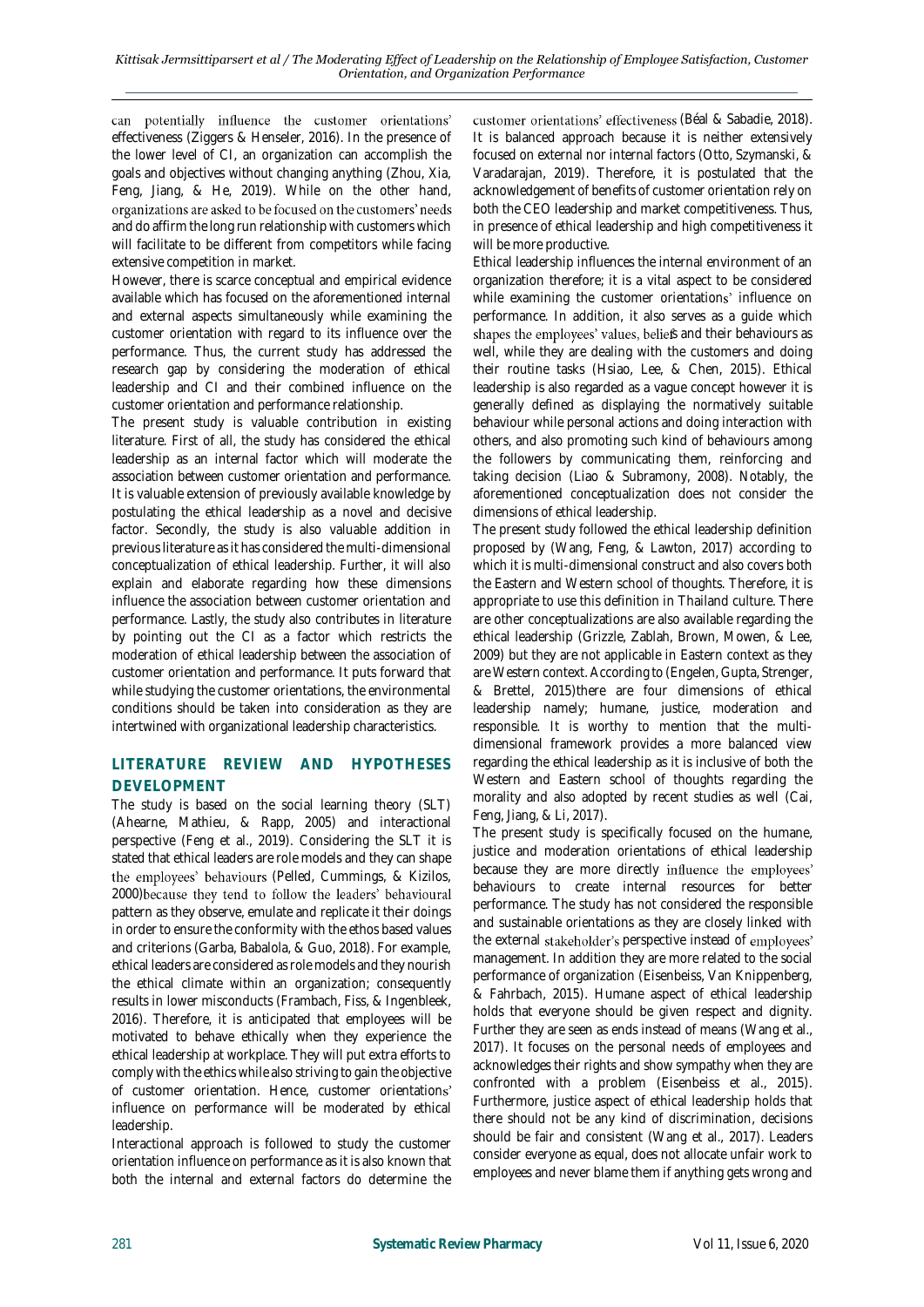they are not faulty at that (Wang et al., 2017). Finally, the moderation aspect of ethical leadership holds the aspects such as embracement of diversity regarding gender, nationality and religion etc. They also acknowledge the ideas with positive attitude (Eisenbeiss et al., 2015). It psychologically empowers the employees so they can deliver their best and also promotes the culture of learning and innovation.

The influence of customer orientation on the performance of an organization is dependent on the humane leadership. Following the SLT it is stated that when the managers are exhibiting such leadership style they give respect, dignity and provide support the employees. Consequently, the employees' motivation is increased and they get themselves engaged in work by putting full efforts in collective and individual work (Adetunji & Owolabi, 2016). Notably, customer orientation asks for the internal harmony in an organization to demonstrate and meet the needs of the customers. At this point it is also worthy to mention that the employee engagement under such leadership will assist exchange of information and ease the communication among the departments such as designing, manufacturing and services to innovate the products and customize them backed by the customer feedback (Parida, Westerberg, Ylinenpää, & Roininen, 2010). When the employees are intellectually and cognitively engaged they tend to be more creative as it assists the diversification to meet the needs of the customers belonging to different groups (W. Jiang, Chai, Shao, & Feng, 2018).<br>Regarding the relationship between employees' satisfaction

and performance it is stated that earlier one lies in cognition and is a reaction to different work aspects (Alegre, Mas-Machuca, & Berbegal-Mirabent, 2016; Ellinger, Ellinger, & Keller, 2003; Rast & Tourani, 2012; Sangperm & Jermsittiparsert, 2019; Muawanah, Yasin, Huda, Tsani, Syazali, Umam, & Jermsittiparsert, 2020). Therefore, satisfaction with job is not a single dimension construct. Possibly, a person is satisfied with one aspect will be dissatisfied with other one. It is argued that employee's performance is significantly influenced by job satisfaction. Previously a study Kawiana, Dewi, Martini, and Suardana (2018) has also providing empirical indication concerning the relationship between satisfaction and performance of employees. Similarly, another study has also reported that performance increases if employees are satisfied (Funmilola, Sola, & Olusola, 2013; Indrawati, 2013).

It is also worthy to note the employees experiencing such leadership willingly spend their psychological resources while their interactions with customers. Consequently, enhances the customer linking capability via favourable psychological exchange between customers and employees. Further, when the employees are backed by their leaders they will show more resilience while dealing the customers' negative behaviours happened due to the problems in products and services. When the customers are dealt with positive mood, care and attention than their negative attitude will turn around. Thus, such kind of customers' emotion dealing abilities ensures an in-depth link between customers and organization ultimately leading towards the loyalty and satisfaction of customer (Luo, Wieseke, & Homburg, 2012).

Justice aspect of ethical leadership also do determine the strength of association of between the customer orientation and performance as it makes sure that employees' contributions are accordingly acknowledged and judged on the basis of transparent and consistent criterion and avoid biasness (De Luque, Washburn, Waldman, & House, 2008; Wang et al., 2017). In the marketing literature it is agreed that customer value management positively influences the organizational performance (Coltman, Devinney, & Midgley, 2011; Liang & Zhang, 2012).

When the contributions of employees are fairly judged than they will be more inclined to give positive response and put extra efforts in work (Gibson, Porath, Benson, & Lawler III, 2007; Kark & Van Dijk, 2019; Sin, Alan, Yau, Lee, & Chow, 2002). Individuals experiencing such leadership are likely to be very hopeful regarding their career development and also incorporate both the personal and organizational goals. Customer orientation asks for the effectiveness in managing the customer value by prioritizing attention and treatment towards valuable customers, individuals' objectives oriented behaviours boost the organizational ability to pin point the valuable customers and strategically allocating the time and attention which is based on the real or anticipated profits from customers (Ernst, Hoyer, Krafft, & Krieger, 2011; Tsai, Tsai, & Chang, 2010). Additionally, it also proves to be helpful in gaining new valuable customers that is backed by the employee's self-motivated and results focused approach to get involved with the customers. Employees under such leadership facilitate an organization to earn maximum profit from its customer oriented approach (Johnson, Clark, & Barczak, 2012).

The third aspect of ethical leadership is moderation. It holds an approach to figure out a balance between different stakeholders' concerns. Further, employees experiencing such kind of leadership tend to be more willing to allow a greater say by customers while deciding about the terms for mutual interactions; it ultimately ends up in providing the new areas for customers to provide with the information, improvement and ideas with organization which helps to boost the performance by following the customer orientation. When the customer are owned while making decisions regarding the product/services quality (Liang & Zhang, 2012), it increases the quality, loyalty, commitment and customers tend to pay more which up lifts the organizational financial performance (Homburg, Stierl, & Bornemann, 2013). Based on aforementioned literature it is argued that in presence of moderation leadership the firm performance goes up with the focus on customers. Based on the previous discussion it is hypothesized that:

**H1**: There is a significant relationship between customer orientation and organizational performance of the Thailand pharmaceutical industry.

**H2:** There is a significant relationship between employee satisfaction and organizational performance of the Thailand pharmaceutical industry.

**H3:** leadership is significantly moderating on the relationship of customer orientation and organizational performance of the Thailand pharmaceutical industry.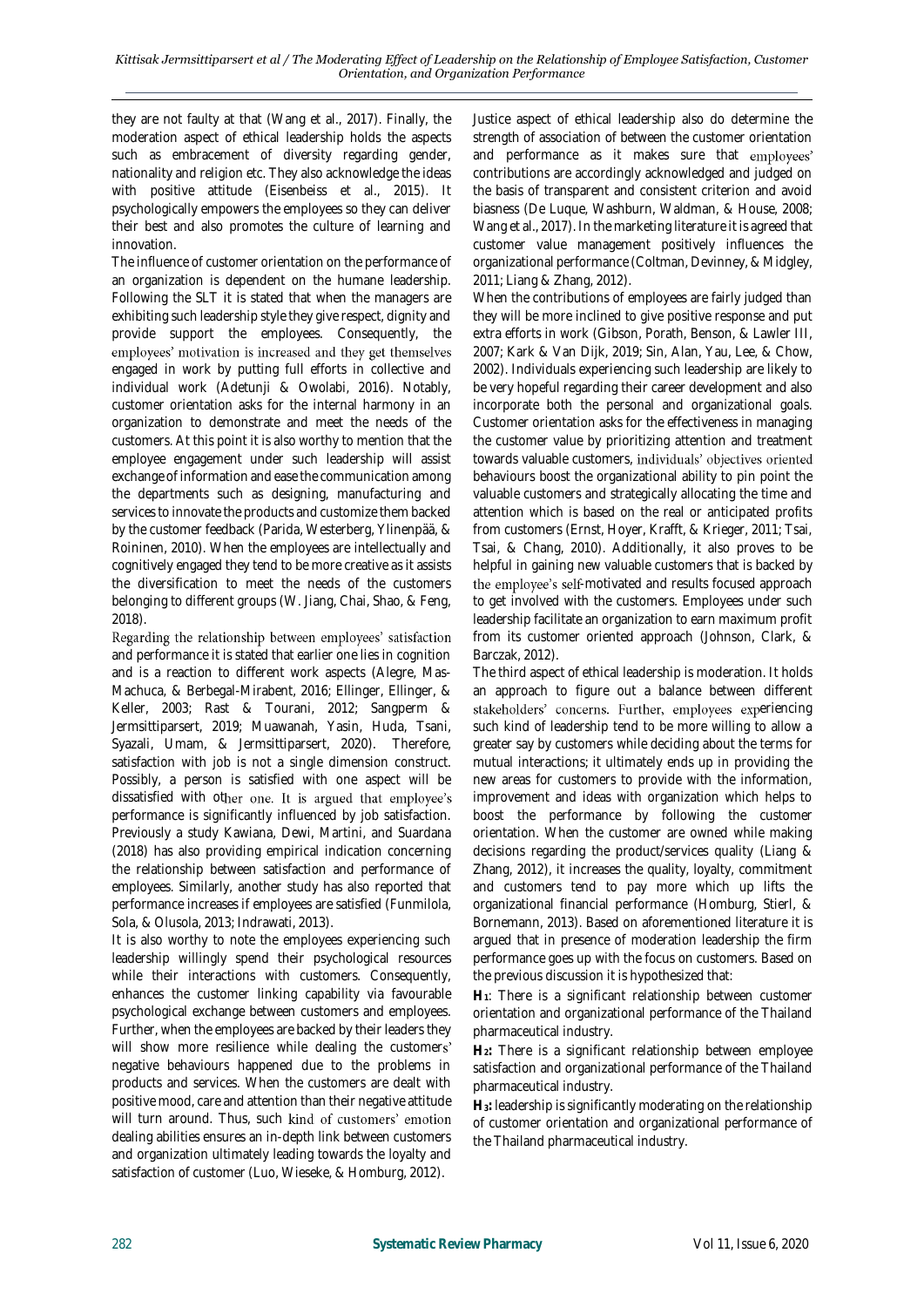**H4:** leadership is significantly moderating on the relationship of employee satisfaction and organizational performance of the Thailand pharmaceutical industry.

# **RESEARCH FRAMEWORK**

Based on the previous literature review section, the research framework of the current study is formulated. In the current framework, customer orientation and employee satisfaction are independent variables, leadership is moderating variable while, organization performance is a dependent variable. All of the following variables are depicted in Figure 1.



**Figure 1:** Research Framework of the study

#### **METHODOLOGY**

The current study is correlational and consists of crosssectional research design because data has been collection one time. A quantitative approach was employed by using the self-administered questionnaire to examine the association between the study variables. The primary data has been gathered from the students of the pharmaceutical industry of Thailand and study followed the convenience sampling technique. The 450 questionnaires were distributed to the mangers of the pharmaceutical industry who were the respondents. Out of total, 249 questionnaires were returned from the respondents, with the 56% response rate. The primary data was collected by using the five-point Likert Scale which was ranged from strongly disagree=1 to strongly agree =5.

#### **RESEARCH INSTRUMENT**

The questionnaire of the current was adopted from the previous studies. The customer orientation was measured by six which were adopted from the study of (Doyle & Armenakyan, 2014; Pelham, 2000). Moreover, the CEO's human leadership was measured by four items which were adopted from the study of (Wang et al., 2017). In addition, the justice leadership was measured by five items which were adopted from the study of (Wang et al., 2017). Moreover, employee satisfaction was measured by five items. On the other hand, the leadership which is a moderating variable was measured by four items which were adopted from the study of (Wang et al., 2017). Organizational performance is a dependent variable which is measured by 10 items which were adopted from the study of (Inkinen, 2015).

Several prior studies adopted partial least square - structural equation modelling (PLS-SEM) approach in testing the direct and indirect relationship of variables (Buil, Martínez, & Matute, 2018; Lim & Loosemore, 2017; Singjai, Winata, & Kummer, 2018). Therefore, the research hypotheses of present research were assessed through PLS-SEM. The measurement and structural model of the study were assessed by using Smart PLS 3 software. PLS-SEM approach is appropriate in case of non-normal data or small sample size (Hair, Sarstedt, Hopkins, & Kuppelwieser, 2014). This study is in line with the study of (Ahmad, Bin Mohammad, & Nordin, 2019) who also used the Smart PLS for analysing their results. The following measurement and structural model have been explained in the following discussion below.

# **RESEARCH RESULTS**

#### **Measurement Model**

To analyse Structural Equation Modelling (SEM), we used Smart PLS 3. It is discussed in the extant literature that before assessing the model, the construct reliability and validity must be established (Hair, Sarstedt, Hopkins, & Kuppelwieser, 2014). "In this regard, firstly, the researcher assessed the measurement model by the convergent and discriminant validity of the construct. The Table 1 has presented the measurement model of the study. All the factor loadings were higher than 0.5 that established the indicators reliability. All the constructs have Cronbach's alpha  $> 0.70$ , average variance extracted (AVE) > 0.5 and composite reliability (CR) > 0.70 that established the convergent validity of the model (Hair, Hult, Ringle, & Sarstedt, 2014). For discriminant validity, in the "Fornell and Larcker criterion", the diagonal values shows the square root of AVE that must be greater than the constructs' correlation with other variables and in the HTMT analysis all the values should be

**Data Analysis**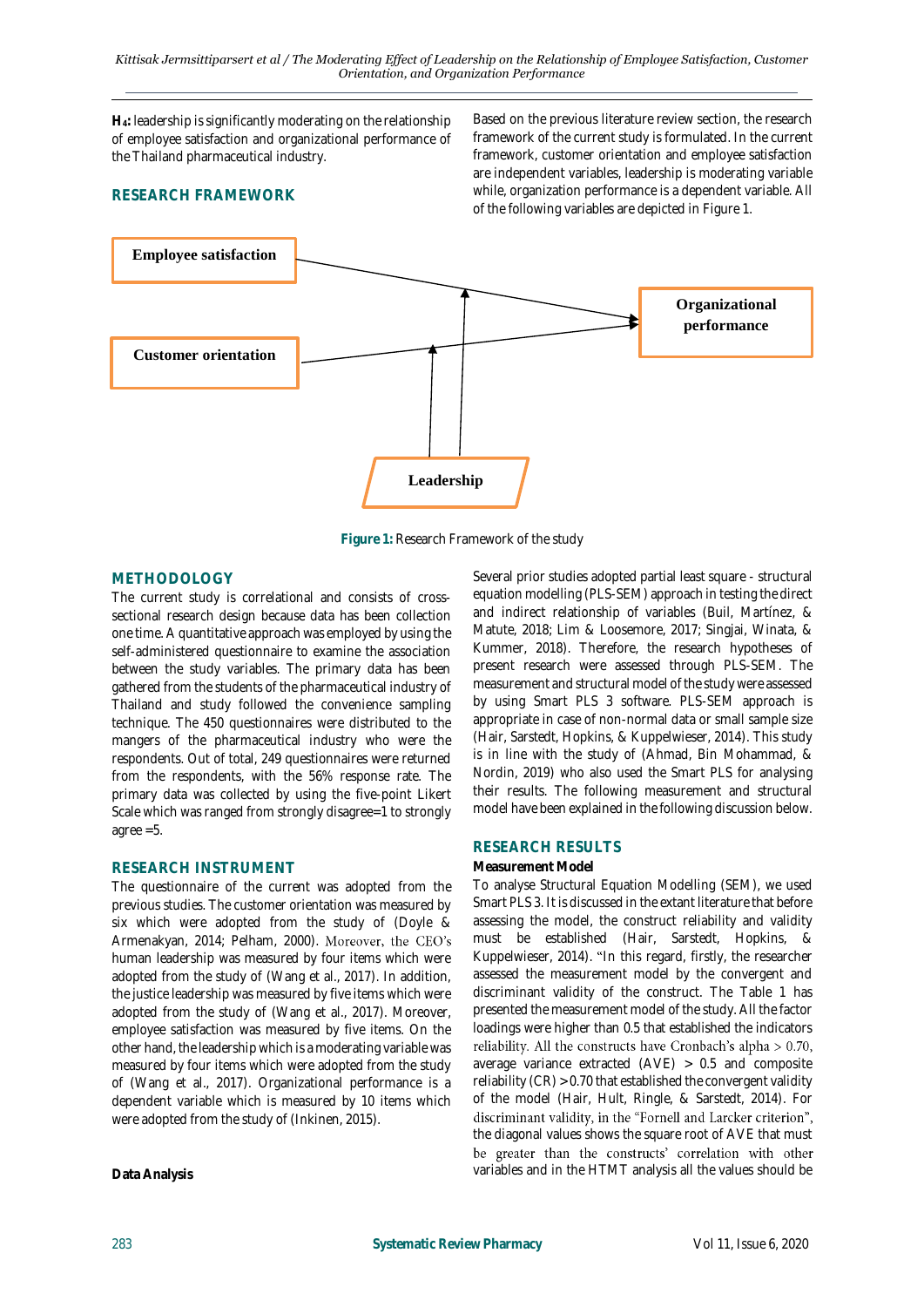less than 0.85 (Hair, Hult, Ringle, & Sarstedt, 2017). Likewise, the findings of the Fornell and Larcker criterion in Table 2

and HTMT analysis in Table 3 have recognized the discriminant validity of the construct.

| Table 1: Measurement model of the study |                  |          |       |       |       |
|-----------------------------------------|------------------|----------|-------|-------|-------|
| Constructs                              | Items            | Loadings | Alpha | CR    | AVE   |
| Justices leadership                     | JL1              | 0.737    | 0.851 | 0.9   | 0.693 |
|                                         | JL2              | 0.885    |       |       |       |
|                                         | JL3              | 0.909    |       |       |       |
|                                         | JL4              | 0.725    |       |       |       |
|                                         | JL5              | 0.778    |       |       |       |
| CEO human leadership                    | CHL1             | 0.658    | 0.758 | 0.839 | 0.512 |
|                                         | CHL <sub>2</sub> | 0.802    |       |       |       |
|                                         | CHL3             | 0.893    |       |       |       |
|                                         | CHL4             | 0.904    |       |       |       |
| Customer orientation                    | CO <sub>1</sub>  | 0.603    | 0.774 | 0.847 | 0.526 |
|                                         | CO <sub>2</sub>  | 0.901    |       |       |       |
|                                         | CO <sub>3</sub>  | 0.905    |       |       |       |
|                                         | CO <sub>4</sub>  | 0.714    |       |       |       |
|                                         | CO <sub>5</sub>  | 0.818    |       |       |       |
|                                         | CO <sub>6</sub>  | 0.628    |       |       |       |
| Moderation Leadership                   | MLEA1            | 0.532    | 0.898 | 0.917 | 0.704 |
|                                         | MLEA2            | 0.752    |       |       |       |
|                                         | MLEA3            | 0.789    |       |       |       |
|                                         | MLEA4            | 0.853    |       |       |       |
| Employee satisfaction                   | ES1              | 0.850    | 0.813 | 0.88  | 0.691 |
|                                         | ES <sub>3</sub>  | 0.735    |       |       |       |
|                                         | ES4              | 0.938    |       |       |       |
|                                         | ES <sub>5</sub>  | 0.858    |       |       |       |
| Organizational performance              | OP1              | 0.908    | 0.811 | 0.87  | 0.600 |
|                                         | OP <sub>2</sub>  | 0.920    |       |       |       |
|                                         | OP <sub>3</sub>  | 0.701    |       |       |       |
|                                         | OP4              | 0.510    |       |       |       |
|                                         | OP <sub>5</sub>  | 0.720    |       |       |       |
|                                         | OP <sub>6</sub>  | 0.852    |       |       |       |
|                                         | OP7              | 0.860    |       |       |       |
|                                         | OP8              | 0.789    |       |       |       |
|                                         | 0P9              | 0.901    |       |       |       |
|                                         |                  |          |       |       |       |

Note: JL- justice's leadership, CHL- CEO human leadership, CO- Customer orientation, MLEA- Moderation Leadership, ES- Employee satisfaction, OP-organizational performance.

| Table 2: Fornell and Larcker Criterion for Discriminant Validity |       |       |       |       |       |       |  |
|------------------------------------------------------------------|-------|-------|-------|-------|-------|-------|--|
|                                                                  | JL    | Ш     |       |       |       |       |  |
| JL                                                               | 0.860 |       |       |       |       |       |  |
| CHL                                                              | 0.416 | 0.715 |       |       |       |       |  |
| CO                                                               | 0.123 | 0.537 | 0.726 |       |       |       |  |
| LFO                                                              | 0.280 | 0.673 | 0.403 | 0.839 |       |       |  |
| FD                                                               | 0.380 | 0.234 | 0.460 | 0.368 | 0.840 |       |  |
| ΩP                                                               | 0.230 | 0.204 | 0.245 | 0.560 | 0.210 | 0.784 |  |

Note: JL- justice's leadership, CHL- CEO human leadership,

CO- Customer orientation, MLEA- Moderation Leadership,

ES- Employee satisfaction, OP-organizational performance.

**Table 3:** HTMT Analysis for Discriminant Validity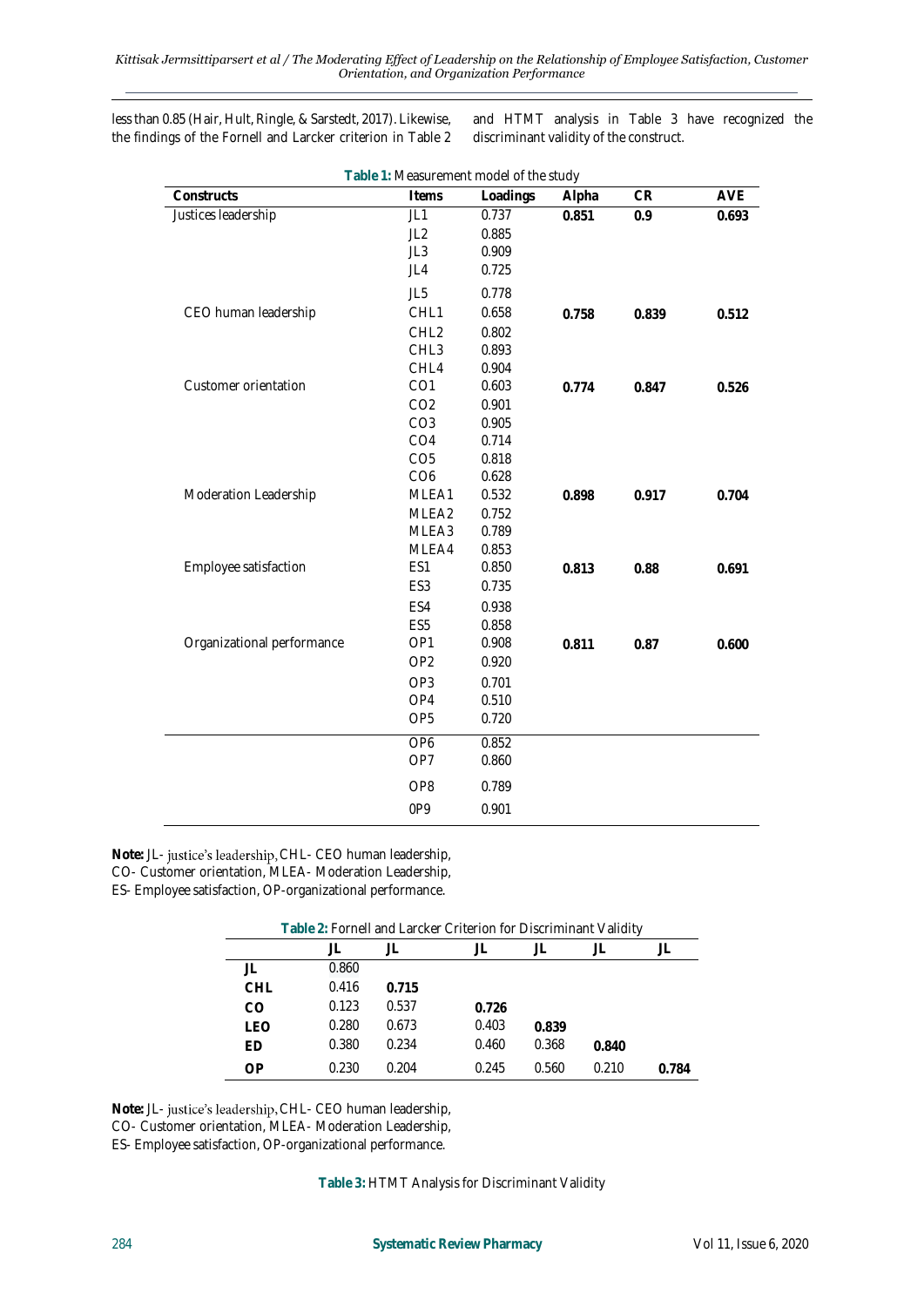*Kittisak Jermsittiparsert et al / The Moderating Effect of Leadership on the Relationship of Employee Satisfaction, Customer Orientation, and Organization Performance*

|            |       | JL    | JL    |       |       |  |
|------------|-------|-------|-------|-------|-------|--|
| JL         |       |       |       |       |       |  |
| <b>CHL</b> | 0.436 |       |       |       |       |  |
| CO         | 0.533 | 0.417 |       |       |       |  |
| <b>LEO</b> | 0.61  | 0.483 | 0.453 |       |       |  |
| ED         | 0.660 | 0.34  | 0.45  | 0.388 |       |  |
| OP         | 0.501 | 0.601 | 0.532 | 0.231 | 0.480 |  |

Note: JL- justice's leadership, CHL- CEO human leadership, CO- Customer orientation, MLEA- Moderation Leadership, ES- Employee satisfaction, OP-organizational performance.

## **Structural Model**

The structural model is consisted of two type of analysis, one is direct effect and other one is indirect effect.

## **Direct effect**

The next steps in assessing the structural model to examine the hypothesized association among the constructs in structural model. The model explanatory power was resolute through inspecting how well the observed data fit the hypothesized relationship among the constructs. Following, (Yoon & Im, 2008), bootstrap the re-sampling approach has been used to test each coefficient significant. As

recommended by (Filser, Eggers, Kraus, & Málovics, 2014), five thousand duplications by using the randomly selected subsamples which were performed to test all the hypothesized relationships. Table 4 depicts the beta coefficients and t-values for the first four direct hypotheses of the study.

The key findings of the study have shown that customers satisfaction has a positive and significant ( $\beta$ =0.342; t=4.805) association with the organizational performance that supported the hypothesis (one). In addition, the results also shown that employee satisfaction has a negative and insignificant association ( $\beta$ =-0.167; t=1.80) with the organizational performance. These findings have shown that all of these predictors are considered to be important factors for the organizational performance in the pharmaceutical industry of Thailand. All of the results are depicted in the following Table 4.

**Table 4:** Direct effect of the study

|          | Beta  | SЕ    | T Statistics | P Values | <b>Results</b> |
|----------|-------|-------|--------------|----------|----------------|
| $CO->OP$ | 0.343 | 0.071 | 4.805        | 0.000    | Supported      |
| $ES->OP$ | 0.166 | 0.092 | 1.80         | 0.072    | Not supported  |
|          |       | ____  |              |          |                |

**Note:** CO- Customer orientation, ES- Employee satisfaction, OP-organizational performance.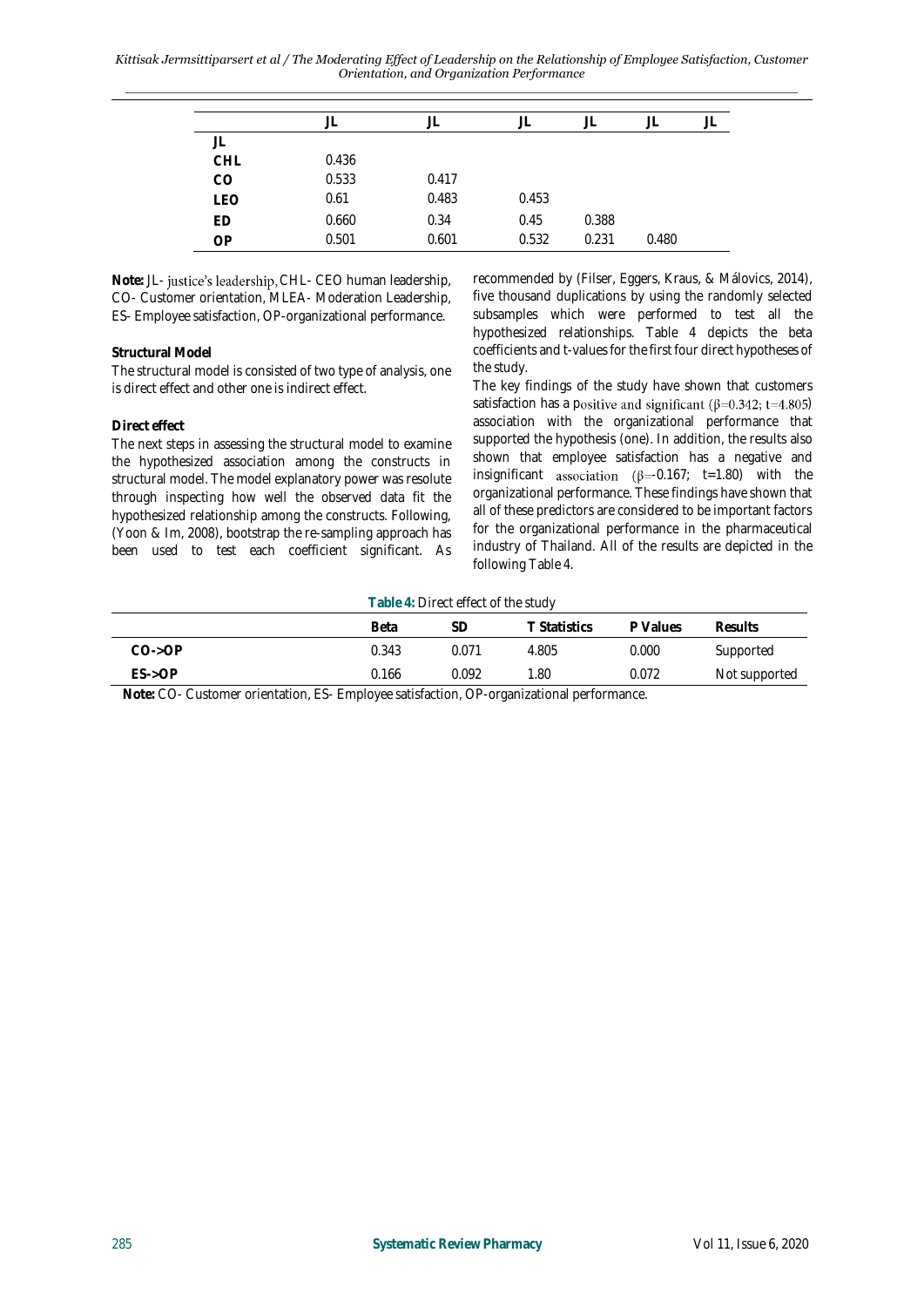*Kittisak Jermsittiparsert et al / The Moderating Effect of Leadership on the Relationship of Employee Satisfaction, Customer Orientation, and Organization Performance*



**Figure 2:** Direct effect of the model

**Indirect effect** 

The research model hypothesized that leadership moderate on the relationship of two independent variables namely, customer orientation (CO) and employee satisfaction (ES) and one endogenous variable which organization performance (OP). The moderation test has applied through using the two-stage calculation approach. This approach was employed as per the suggestion of the Hair, Hult, Ringle, and Sarstedt (2017), who recommended that when the objective of study is whether is that moderating variable significantly moderates in the relationship of exogenous and endogenous variable. For this purpose, to test the moderation hypotheses,

this study has used (Baron & Kenny, 1986) criteria to determine whether the moderation condition is exist. The findings of the current study have shown that leadership is significantly moderates on the relationship of two independent variables and organizational performance (OP) in the pharmaceutical industry of Thailand and supported to the hypothesis three and four. Therefore, it is shown that pharmaceutical industry of Thailand has a greater attention on the leadership to pay a significant importance on employee satisfaction, customer intention to increase the organizational performance. All of the following results are depicted in Table 5.

**Table 5:** Indirect effect results

| <b>Hypothesis</b>       | Beta  |       | E statistics. | P Values | Results   |
|-------------------------|-------|-------|---------------|----------|-----------|
| $CO^*LFA\rightarrow OP$ | በ 224 | በ በ74 | 3.02          | 0.003    | supported |
| $FS^*$ FA- $>OP$        | 0.345 | ባ 076 | 4.552         | 0.000    | supported |

**Note:** CO- Customer orientation, ES- Employee satisfaction, OP-organizational performance, LEA-Leadership.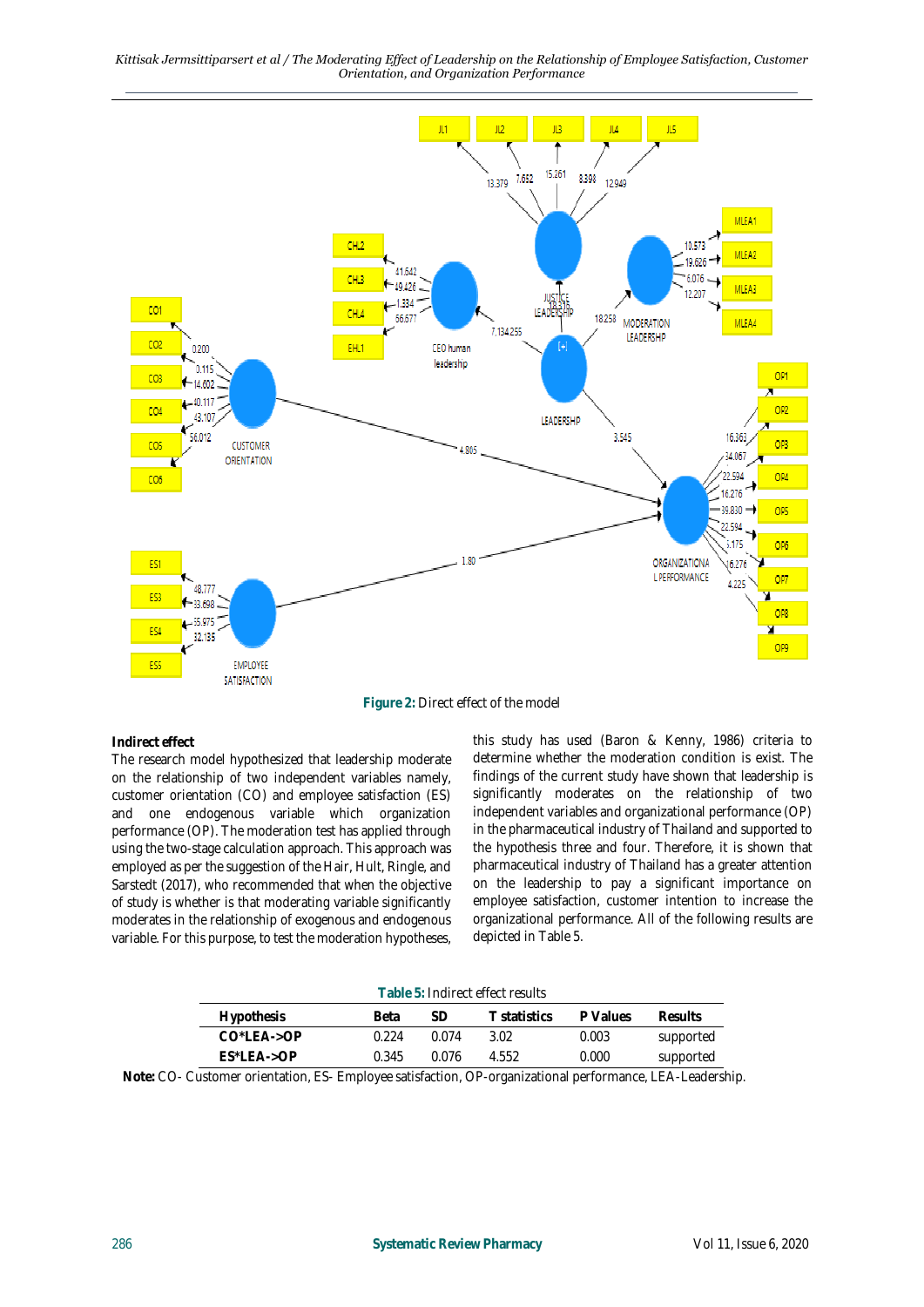*Kittisak Jermsittiparsert et al / The Moderating Effect of Leadership on the Relationship of Employee Satisfaction, Customer Orientation, and Organization Performance*



**Figure 3:** Indirect effect of the model

# **CONCLUSION**

The aim of the current study is to investigate the moderating effect of leadership on the relationship of customer orientation, employee satisfaction in the pharmaceutical industry of Thailand. For this objective, following four hypotheses of the study was formulated. Among of them three hypotheses of the study are supported. The direct effect research findings have indicated that there is a significant and positive association between the customer orientation and organizational performance. This shows that when the organization have a greater attention on the orientation of the customer, then the performance of the organization is increased. On the other hand, it is found that there is no significant relationship within the employee satisfaction and organization. This shows that pharmaceutical companies of Thailand have little attention on the employee satisfaction to increase their organizational performance. The indirect effect of the study has shown that leadership is significantly and positively moderates among both of exogenous variables and endogenous variable. These findings indicate that in the pharmaceutical companies, the leader has a greater attention on the customer orientation, employee satisfaction to increase the organization performance. Therefore, these findings show that leadership is considered to important factor in their relationship. Based on these findings, there are some implications of the study. Firstly, this study could be help to owners of the business to know about the importance of good leadership to increase their organizational

performance. Secondly, the current study could also contribute a body of knowledge in the empirical findings which could become a new area of research in future. The current study also has some limitations which could become a new area of research in future. Firstly, the current study is limited on one industry, in this regard, the generalizability of the study is limited. To increase the generalizability of the study, a future research could be conducted on more sectors. Secondly, the study was limited on moderating effect, there are several other variables which could also affect to their relationship, therefore, a future research could be develop along with the mediating variable. Thirdly, the current study is cross sectional in which the collection of the data is one time, therefore, a future research could be establishing on longitudinal data.

# **REFERENCES**

- 1. Adetunji, O. M., & Owolabi, A. A. (2016). Firm performance and its drivers: how important are the industry and firm-level factors? *International Journal of Economics and Finance, 8*(11), 60-77.
- 2. Ahmad, R., Bin Mohammad, H., & Nordin, S. B. (2019). Moderating effect of board characteristics in the relationship of structural capital and business performance: An evidence on Pakistan textile sector. *Journal of Studies in Social Sciences and Humanities, 5*(3), 89-99.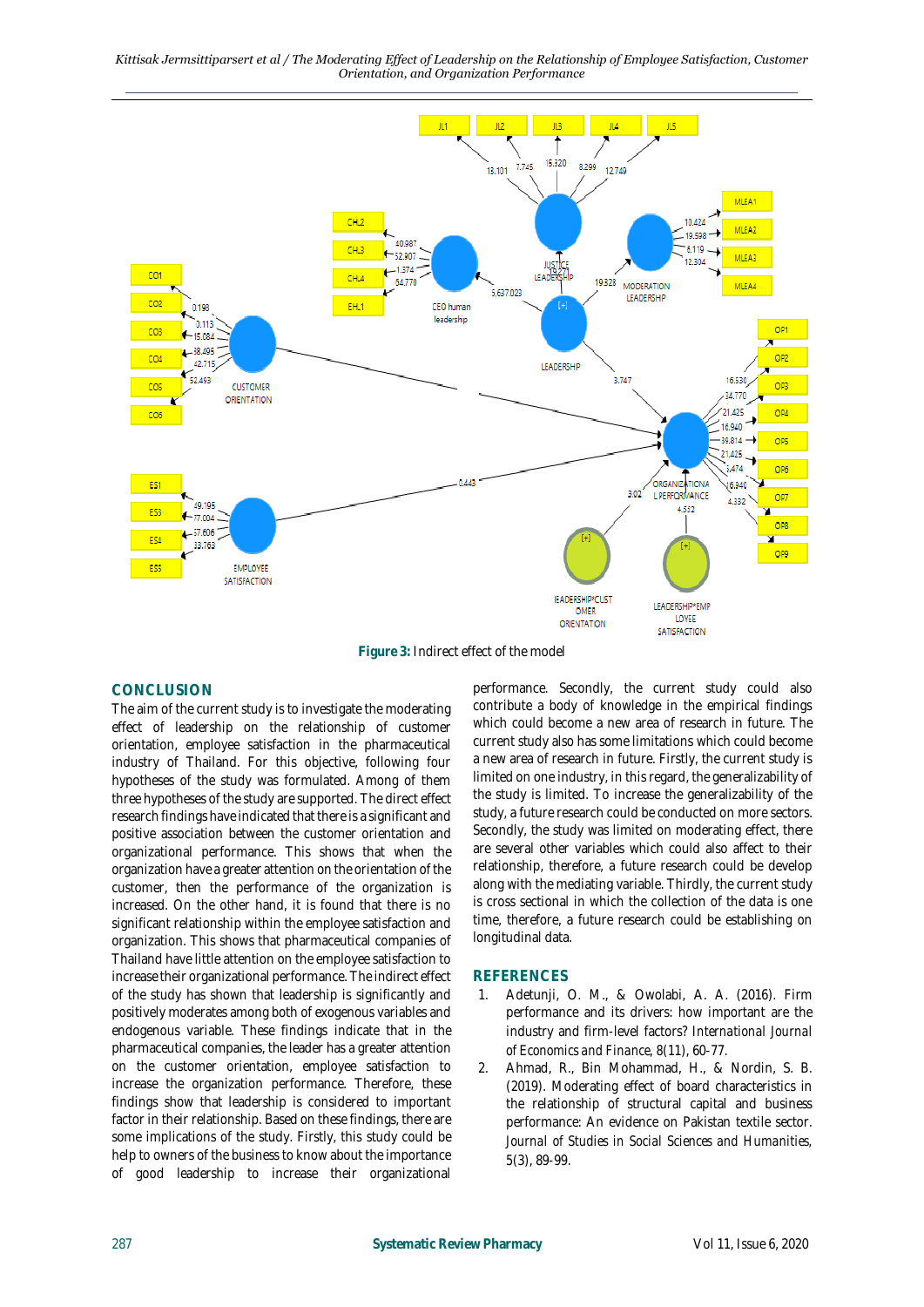- 3. Alegre, I., Mas-Machuca, M., & Berbegal-Mirabent, J. (2016). Antecedents of employee job satisfaction: Do they matter? *Journal of Business Research, 69*(4), 1390- 1395.
- 4. Béal, M., & Sabadie, W. (2018). The impact of customer inclusion in firm governance on customers' commitment and voice behaviors. *Journal of Business Research, 92*, 1-8.
- 5. Cai, J., Feng, T., Jiang, W., & Li, J. (2017). Is Customer Orientation of Employees Sustainable? A Moderated Mediation Analysis. *Sustainability, 9*(7), 1211.
- 6. Chen, Y., Tang, G., Jin, J., Xie, Q., & Li, J. (2014). CEO s' transformational leadership and product innovation performance: The roles of corporate entrepreneurship and technology orientation. *Journal of Product Innovation Management, 31*, 2-17.
- 7. Coltman, T., Devinney, T. M., & Midgley, D. F. (2011). Customer relationship management and firm performance. *Journal of Information Technology, 26*(3), 205-219.
- 8. Dong, Y., Bartol, K. M., Zhang, Z. X., & Li, C. (2017). Enhancing employee creativity via individual skill development and team knowledge sharing: Influences of dual‐focused transformational leadership. *Journal of Organizational Behavior, 38*(3), 439-458.
- 9. Doyle, J. D., & Armenakyan, A. (2014). Value-creating mechanisms within the market orientationperformance relationship: a meta-analysis. *Journal of Strategic Marketing, 22*(3), 193-205.
- 10. Eisenbeiss, S. A., Van Knippenberg, D., & Fahrbach, C. M. (2015). Doing well by doing good? Analyzing the relationship between CEO ethical leadership and firm performance. *Journal of Business Ethics, 128*(3), 635- 651.
- 11. Ellinger, A. D., Ellinger, A. E., & Keller, S. B. (2003). Supervisory coaching behavior, employee satisfaction, and warehouse employee performance: A dyadic perspective in the distribution industry. *Human resource development quarterly, 14*(4), 435-458.
- 12. Engelen, A., Gupta, V., Strenger, L., & Brettel, M. (2015). Entrepreneurial orientation, firm performance, and the moderating role of transformational leadership behaviors. *Journal of management, 41*(4), 1069-1097.
- 13. Feng, T., Wang, D., Lawton, A., & Luo, B. N. (2019). Customer orientation and firm performance: the joint moderating effects of ethical leadership and competitive intensity. *Journal of Business Research, 100*, 111-121.
- 14. Frambach, R. T., Fiss, P. C., & Ingenbleek, P. T. (2016). How important is customer orientation for firm performance? A fuzzy set analysis of orientations, strategies, and environments. *Journal of Business Research, 69*(4), 1428-1436.
- 15. Funmilola, O. F., Sola, K. T., & Olusola, A. G. (2013). Impact of job satisfaction dimensions on job performance in a small and medium enterprise in Ibadan, South Western, Nigeria. *Interdisciplinary Journal of contemporary research in business, 4*(11), 509-521.
- 16. Garba, O. A., Babalola, M. T., & Guo, L. (2018). A social exchange perspective on why and when ethical leadership foster customer-oriented citizenship behavior. *International Journal of Hospitality Management, 70*, 1-8.
- 17. Grizzle, J. W., Zablah, A. R., Brown, T. J., Mowen, J. C., & Lee, J. M. (2009). Employee customer orientation in context: How the environment moderates the influence of customer orientation on performance outcomes. *Journal of Applied Psychology, 94*(5), 1227.
- 18. Hair, J. F., Hult, G. T. M., Ringle, C., & Sarstedt, M. (2017). *A primer on partial least squares structural equation modeling (PLS-SEM)*: Sage publications.
- 19. Hernandez-Diaz, A., Calderon-Abreu, T., Amador-Dumois, M., & Cordova-Claudio, M. (2017). Internal marketing and customeremployees' attitudinal outcomes. *Academia Revista Latinoamericana de Administración*.
- 20. Hsiao, C., Lee, Y.-H., & Chen, W.-J. (2015). The effect of servant leadership on customer value co-creation: A cross-level analysis of key mediating roles. *Tourism Management, 49*, 45-57.
- 21. Indrawati, A. D. (2013). Pengaruh kepuasan kerja terhadap kinerja karyawan dan kepuasan pelanggan pada rumah sakit swasta di kota denpasar. *Matrik: Jurnal Manajemen, Strategi Bisnis dan Kewirausahaan*.
- 22. Jiang, K., Chuang, C.-H., & Chiao, Y.-C. (2015). Developing collective customer knowledge and service climate: The interaction between service-oriented high-performance work systems and service leadership. *Journal of Applied Psychology, 100*(4), 1089.
- 23. Jiang, W., Chai, H., Shao, J., & Feng, T. (2018). Green entrepreneurial orientation for enhancing firm performance: A dynamic capability perspective. *Journal of Cleaner Production, 198*, 1311-1323.
- 24. Kark, R., & Van Dijk, D. (2019). Keep Your Head in the Clouds and Your Feet on the Ground: A Multifocal Review of Leadership-Followership Self-Regulatory Focus. *Academy of Management Annals, 13*(2), 509- 546.
- 25. Kassim, Z. A., & Sulaiman, M. (2011). Market orientation and leadership styles of managers in Malaysia. *International Journal of Leadership Studies, 6*(2), 230-245.
- 26. Kawiana, I. G. P., Dewi, L. K. C., Martini, L. K. B., & Suardana, I. B. R. (2018). The influence of organizational culture, employee satisfaction, personality, and organizational commitment towards employee performance. *International research journal of management, IT and social sciences, 5*(3), 35-45.
- 27. Li, Y., Feng, T., & Jiang, W. (2018). How Competitive Orientation Influences Unethical Decision-making in Clinical Practices? *Asian nursing research, 12*(3), 182- 189.
- 28. Liang, R. D., & Zhang, J. S. (2012). The effect of service interaction orientation on customer satisfaction and behavioral intention. *Asia Pacific Journal of Marketing and Logistics*.